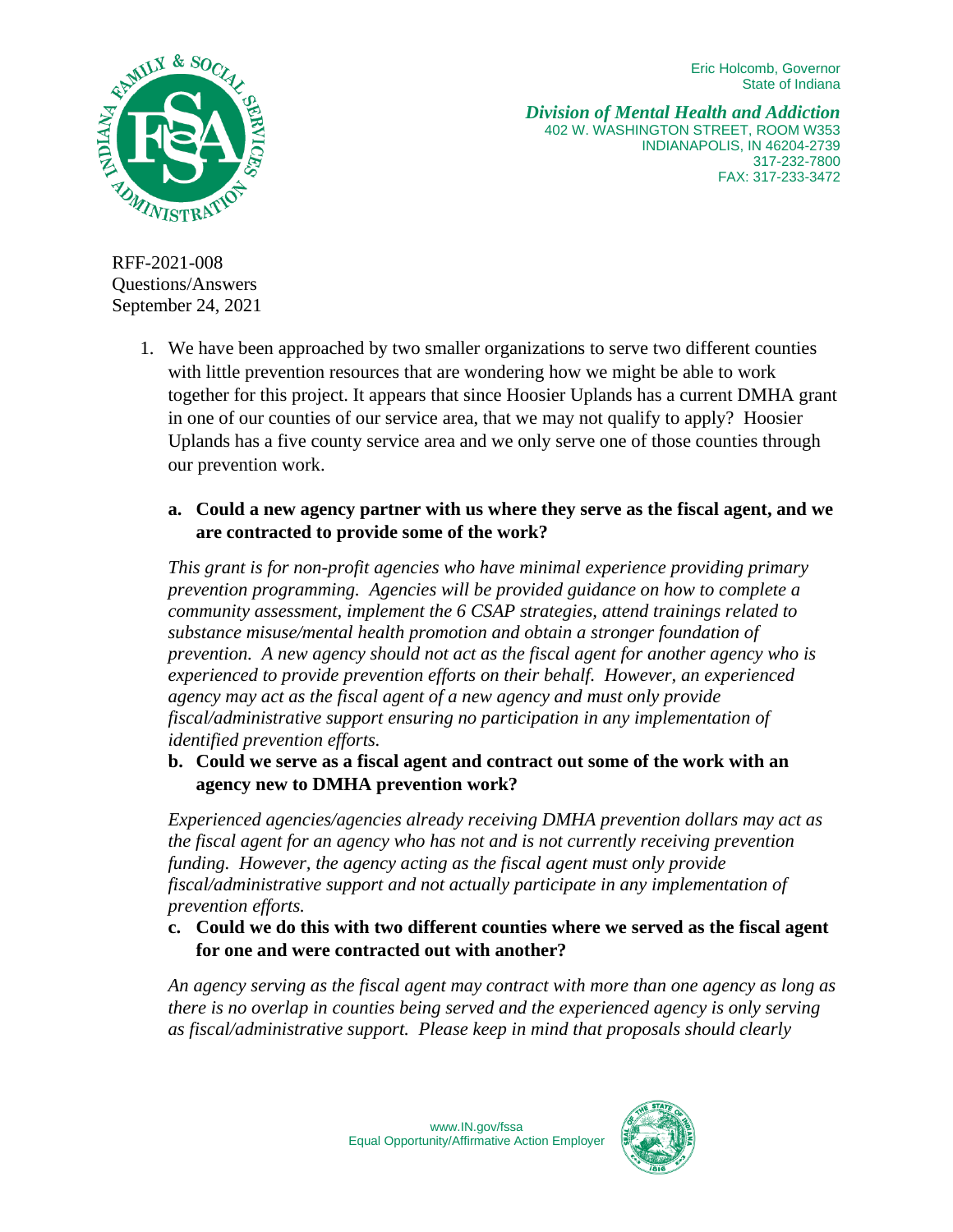*identify all current primary prevention efforts in the proposed service area as well as gasp in service to justify the need for this funding.*

## **d. Can one single grant cover multiple counties?**

*This grant may cover multiple counties; however, funding shall not be used to implement primary prevention programming in counties already receiving primary prevention funding.*

# **2. Is it \$150,000 per year or \$150,000 per entire year and a half contract?**

*Funding is \$150,000 from November 1, 2021, to June 30, 2023, per grantee.*

- **3. I have a question concerning eligible organizations. We have a For profit organization that has provided community based services since 2014. It appears that you have to be a non-profit organization for this program.** 
	- **a. Is it possible to provide services under or Non-Profit but use our experience from providing services under the Non-Profit? At this time we have not used the non-profit to provide services. Does for Profit Companies that provide community base services qualify for this grant?**

*This grant is for non-profit agencies who have minimal experience providing primary prevention programming. However, an agency who is not non-profit may act as the fiscal agent for the non-profit organization. Agencies will be provided guidance on how to complete a community assessment, implement the 6 CSAP strategies, attend training related to substance misuse/mental health promotion and obtain a stronger foundation of prevention.*

**b. Additionally, we have a non-profit. However, we have not provided services under this company. According to the grant it appears that your company is required to be in operation or have experience providing services. Would our non-profit qualify based on our experience providing services through our Forprofit company? Let me know if this helps clarify.**

*This grant is for organizations who identify as non-profit and who have minimal experience providing primary prevention programming. Experienced organizations may act as a fiscal agent to a new organization wanting to implement primary prevention programming as long as the acting fiscal agent is only supervising and not implementing any primary prevention programming on the agency's behalf.*

**4. Could you, please, advise if proposals must be specific/exclusive to substance misuse prevention or if mental health promotion can also be included? The title of the funding opportunity is specific to substance misuse prevention, but the different sections of the form/application include questions related to mental health. I understand they are interrelated, but would appreciate your guidance regarding this funding opportunity.**

*Proposals may include prevention strategies that address mental health promotion, however, due to CRRSA/ARP supplemental stimulus funding being a part of the SAPT*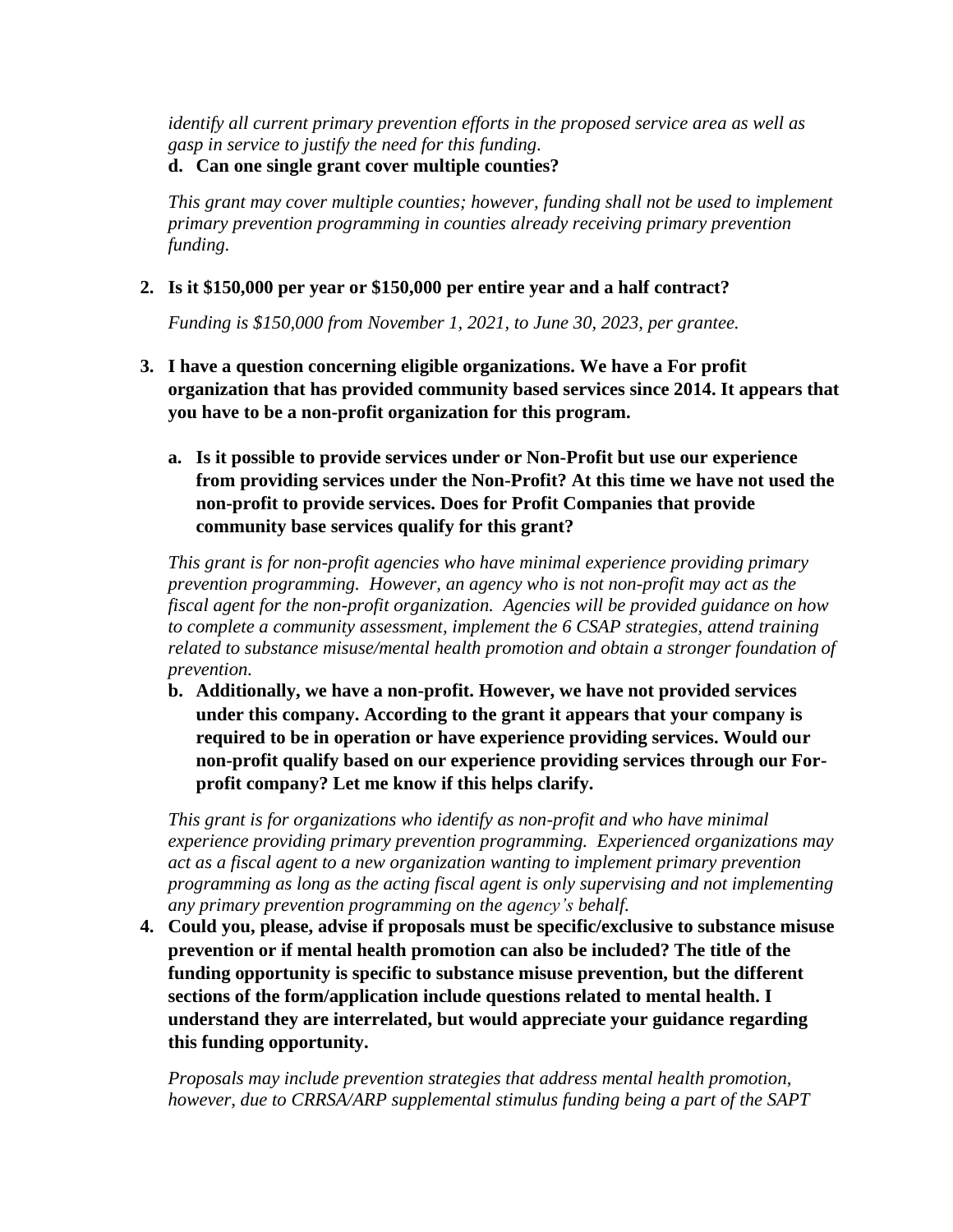*block grant, there must also be a focus on substance misuse disorder and the strategies to address those needs within the community. Also, any mental health focus must tie into substance use and there must be data showing how mental health is interrelated to substance use along with the population being served. The grant will provide guidance on assessing substance misuse needs and interrelated mental health promotion.*

- **5. Section 2: In August, we (TEAM OC INC) were approved for our Certification of Incorporation as a Domestic Nonprofit Corporation. We currently partner with the Orange County Community Foundation and utilize them for a pass-through account for our funds.**
- **a. Can we apply for the RFF under TEAM OC INC or would we need to apply through the foundation?**

*As a certified non-profit organization, you may apply and submit your proposal under TEAM OC INC.*

**6. Section 10.a.: Because we are a new organization, we will not have an Audit Report. What is the documentation format(s) to submit regarding "documentation of organizational financial capacity."?**

*Should an agency not have an audit report due to being a new organization, this should be stated within their proposal for consideration. The agency should include how long the organization has been in existence and if they have documentation from a fiscal organization. "Documentation of organizational financial capacity" should consist of the agency's break down of administration (indirect) cost along with estimated program, staff expenses the agency's income and/or most recent financial/budget report.* 

**7. Section 10.b.: The application indicates to have a letter of support, as in one. Is it helpful or hurtful to include more than one support letter? I do not want to do anything to jeopardize the point in this section, but would seem helpful to have more than one.**

*An applicant may submit more than one letter of support in their proposal. There are no penalties for submitting more than one letter of support.*

#### **8. Who should we have the letters addressed to within the letter itself?**

*Applicant may request that the letter of support be addressed to the "Prevention Grant Review Team" or "To whom it may concern."*

- **9. The Jay County Drug Prevention Coalition has the DFC grant and several other grants targeted at prevention. In addition, I believe Purdue Extension is named in an RCORP grant targeted at prevention as well (specifically to deliver SFP, 10-14 and Botvin Life Skills).**
- **a. Will this impact Jay County 4-H's chances of qualifying for this grant?**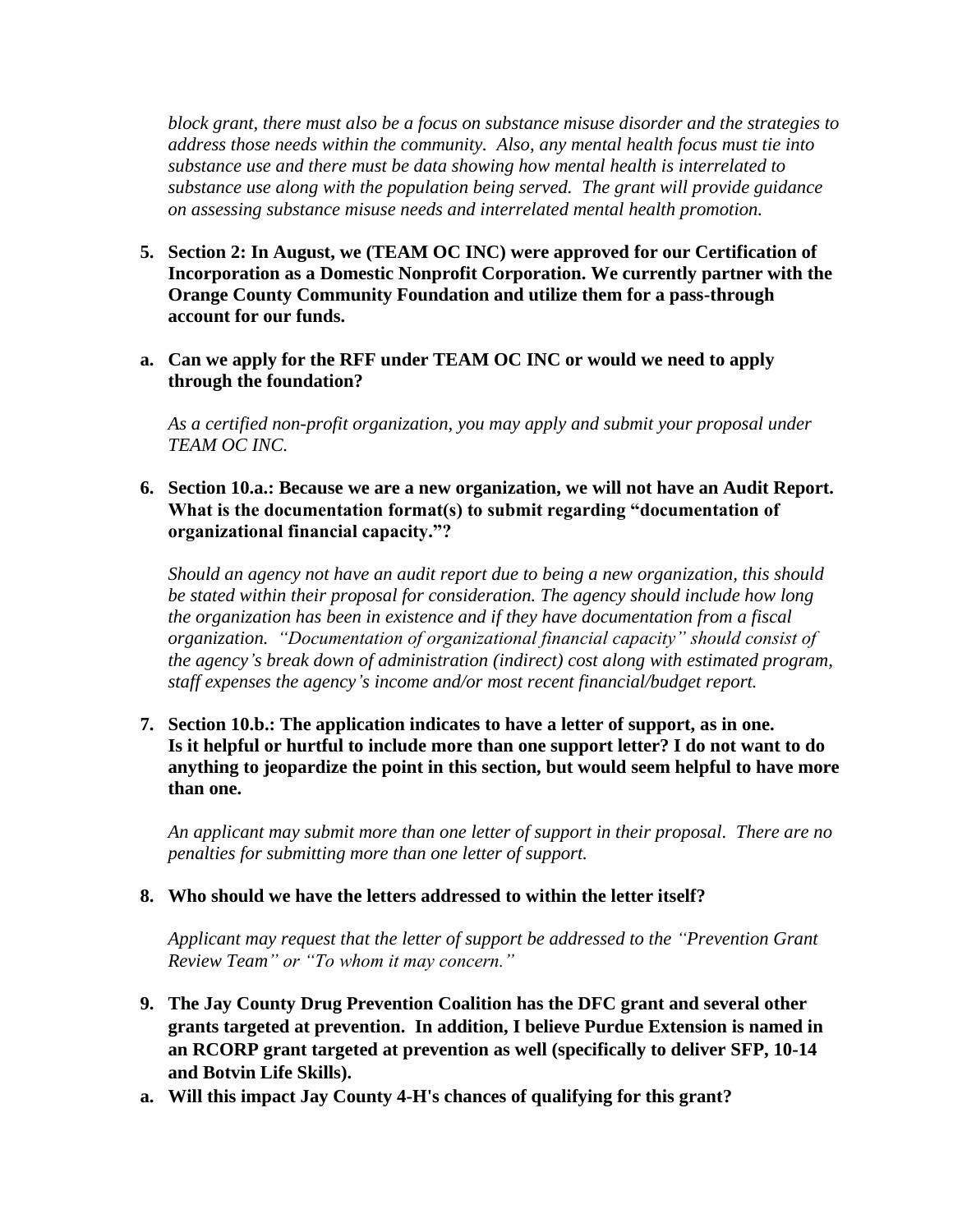*This grant is for agencies who have minimal experience providing primary prevention programming. All eligible counties in Jay County shall have the opportunity to apply for this funding opportunity despite other funded Jay County organizations.* 

**b. My primary goal is to expand 4-H after school programming in Jay County, but I would need to hire a part-time person to make this happen. Does this fall into primary prevention and/or the grant parameters?**

*This funding is to support assessment, capacity building, and planning for substance misuse prevention. All primary prevention programming must address substance misuse disorder and/or mental health promotion utilizing the 6 CSAP strategies outlines by SAMHSA. An assessment must be completed to determine county need and target population as well as best practice and/or evidence-based primary prevention programming. If the 4-H afterschool program addresses substance misuse and/or mental health with data showing how mental health is tied into substance use for the population being served, then the program may fall under the primary prevention grant parameters.* 

#### **10. I also work with approximately 100 adult volunteers who have little to no experience in prevention work. Would this grant help provide resources for training for them?**

*Training opportunities surrounding substance misuse disorder and/or mental health promotion is open to any staff member who would like to attend. Specific trainings related to this grant will be provided through Prevention Insights, however, all staff covered under this grant may request to attend trainings outside of Prevention Insights (e.g., SAMHSA, PTTC).*

#### **11. What precisely does capacity building mean?**

*In general, capacity building for this funding refers to building the knowledge, skills and resources needed to implement primary prevention programming.*

**12. Does an agency meet the requirements to apply for RFF-2021-008 if the non-profit status as a 501 ( c ) 3 agency is pending approval (with proof of pending status submitted with the proposal) ?**

*An agency pending a 501(c ) 3 approval may apply for this grant but must be approved before any funding may be awarded. Please include pending 501(c ) 3 agency status in proposal.*

**13. Is funding for a new program or can it be used to support our current grant for Tobacco Prevention? So for example, our county has a high infant mortality rate which is attributed to expectant mothers that smoke. There much being done so funding would help us increase our efforts. Or do we need to address alcohol, drug use etc.** 

*This funding is to support community readiness, assessment, capacity building and planning for comprehensive substance misuse primary prevention. Should the assessment data show that the primary needs of the community include tobacco prevention, then funding could be utilized to address that need. These funds may not supplant or overlap existing funding but may be utilized to expand current programming IF the community assessment process supports it.*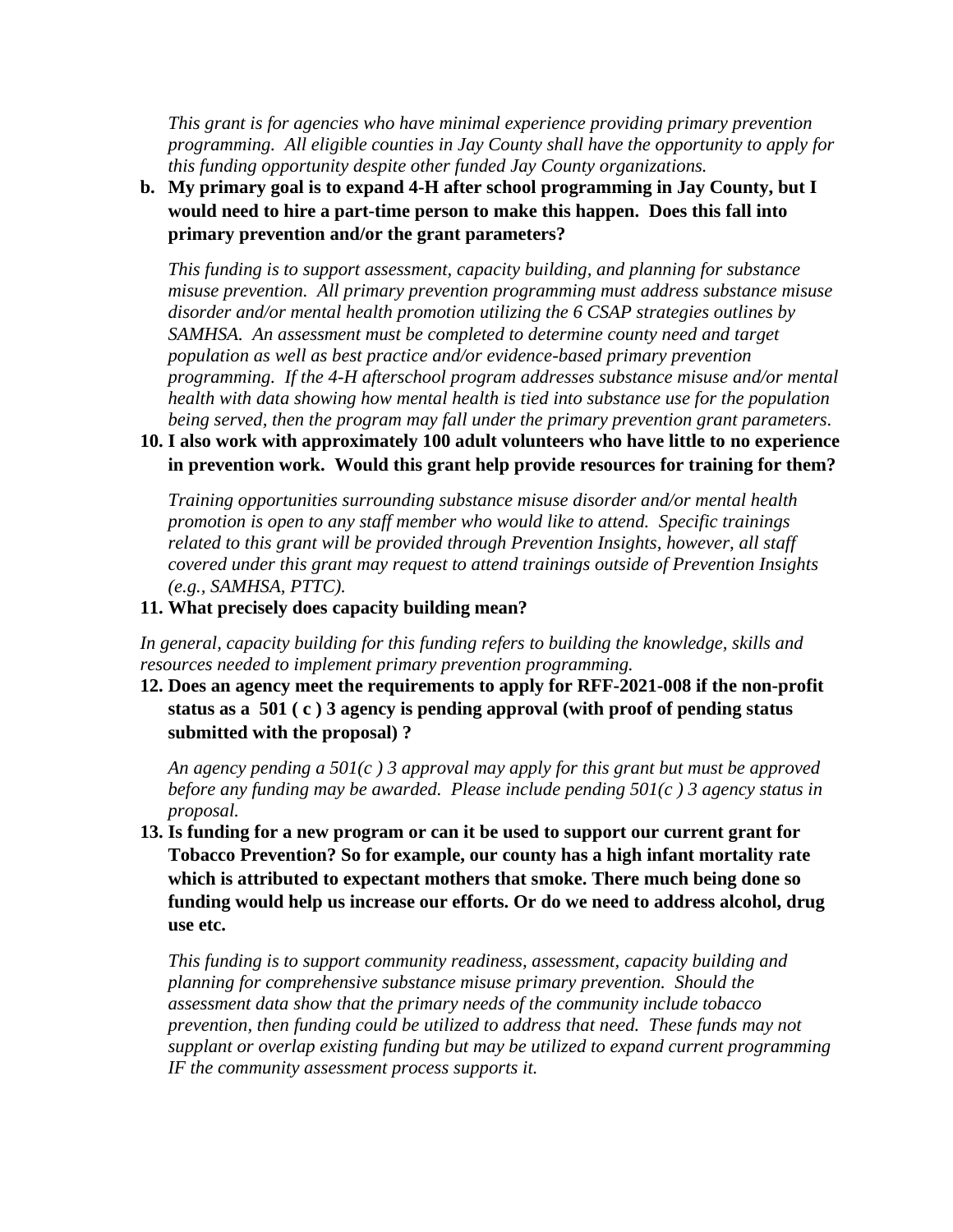### **14. If funded, we would need to hire a new staff member that oversees the program, correct?**

*A staff member may split their time between an existing grant and this grant. As long as this is clearly documented within the budget provided along with a description of that staff members dedicated hours associated with this grant within the proposal. However, an organization must have at least one full time employee or equivalent (FTE) for this project.*

### **15. Our last audit was 2018, is that acceptable? Or is a current financial statement acceptable?**

*Please provide the most recent audit report made in accordance with OMB circular A-133 if applicable, or other documentation of organization financial capacity.*

### **16. Can this funding be used to fund the actual implementation of a prevention program, or can it be used** *solely* **for preliminary work (training, assessment, etc.)?**

*This grant is for non-profit agencies who have minimal experience providing primary prevention programming. Agencies will be provided guidance on how to complete a community assessment, implement the 6 CSAP strategies, attend trainings related to substance misuse/mental health promotion and obtain a stronger foundation of prevention. Funding is not to be solely used for preliminary work. However, implementation of programs is not anticipated to occur during the first 12 months of the grant.*

**17. Greene County General Hospital and the IU School of Public Health just completed a study of community health needs for the county, which addressed substance misuse and other health-related considerations. This study involved compiling existing data (including census data and county health rankings), community surveys about behaviors and perceptions, and targeted interviews. Would we be required to conduct an additional assessment of needs as part of this project, or because this data is so recent (2020), could we use it instead?**

*County community assessment may be used to help determine needs within the community; however, agencies are encouraged to also use other assessment tools to truly capture the needs of their identified communities. Awarded grantees will receive guidance to protective factors specific to substance misuse to help select strategies to address the needs identified within the community.*

#### **18. The Greene County Alliance is a long-standing coalition in the county but is not currently a 501-c3. The group is currently coordinated by the Greene County Foundation. Would it be acceptable for the Foundation to serve as a fiscal agent for this proposal?**

*The Green County Foundation may serve as a fiscal agent for this proposal so long as The Green County Alliance is prepared for the subcontracts that would need to be in place to funnel the funding to the coalition.*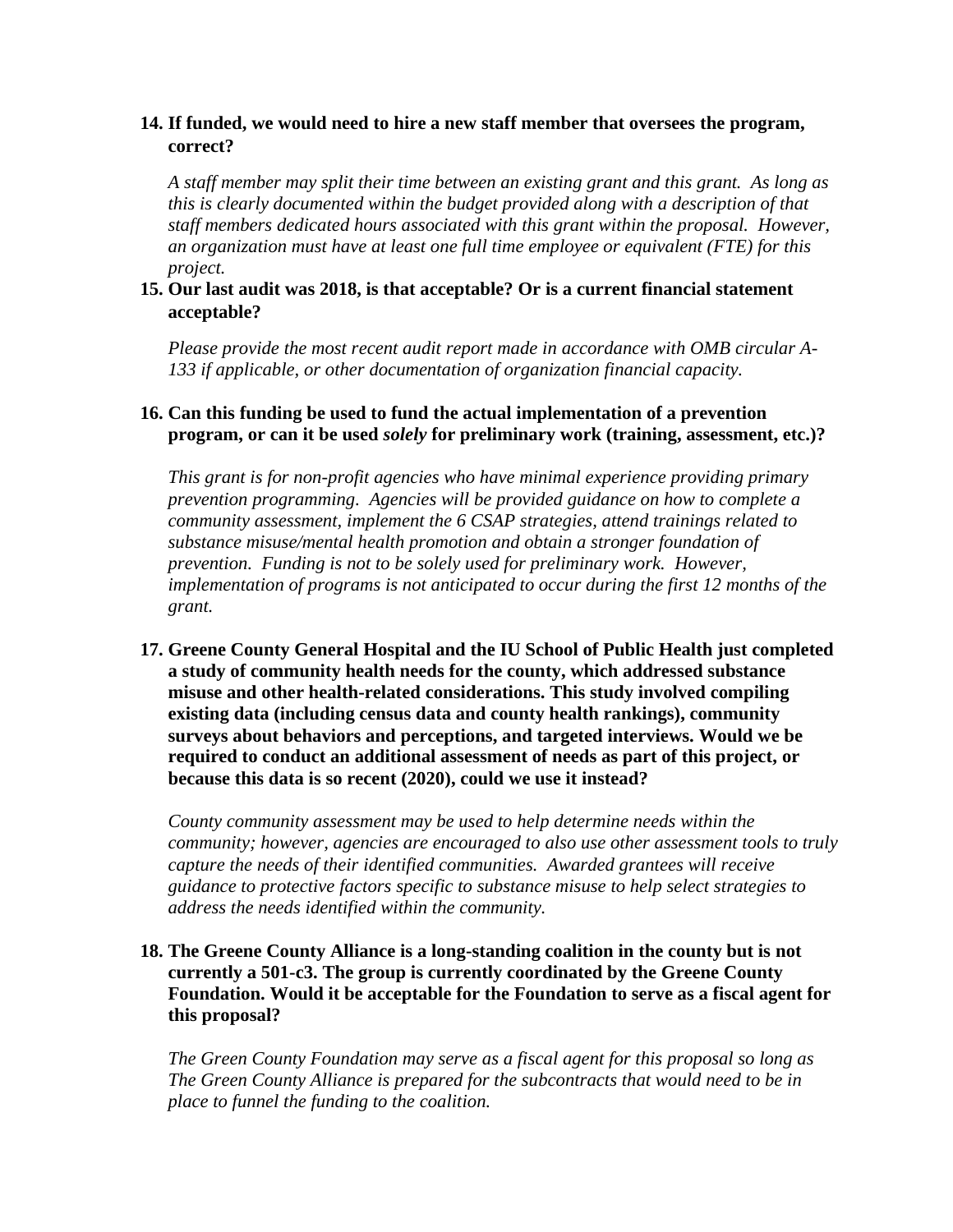### **19. Is this grant opportunity for community based organizations or can institutes of higher education apply?**

*This grant is for non-profit organizations who have minimal experience providing primary prevention. A qualified agency/organization/school may partner through an MOU to implement primary prevention program.*

### **20. What are examples of previous proposals/programs that were funded by this grant?**

*The link below is a list of examples of the types of programs that could be implemented following the training, assessment, capacity building and planning stage.*

*Please click link below for a list of our current State Fiscal Year 2020 Block Grant Funded initiatives:*

[https://www.in.gov/fssa/dmha/substance-misuse-prevention-and-mental-health](https://www.in.gov/fssa/dmha/substance-misuse-prevention-and-mental-health-promotion/block-grant-programs/)[promotion/block-grant-programs/](https://www.in.gov/fssa/dmha/substance-misuse-prevention-and-mental-health-promotion/block-grant-programs/)

*Note: Once you have clicked on the link it will direct you to our "Block Grant Programs" page. Scroll down and click on "Current substance abuse prevention funded initiatives," this will provide you a list of the organizations along with their evidence-based/best practice primary prevention programs.*

### **21. Can funding be used to purchase software like electronic medical records?**

*Funding may not be used to purchase EMR's, however, funding may be used for primary prevention programming & materials and any other items tied to substance misuse disorder and mental health promotion.*

### **22. Should the proposal focus on mental health AND substance misuse or only substance misuse?**

*This grant is to focus on substance misuse prevention and mental health promotion. However, focus on mental health promotion must tie back to substance misuse. Meaning, providing supportive data that supports how mental health promotion affects substance misuse and the population being served.*

### **23. If we are building capacity and do not currently work with an outside agency, how do we get a letter of support?**

*An agency may use any partnering organization/agency they have previously worked with in the past to write their letter of support.*

#### *24.* **What if DMHA regional priorities differ from our organization's data/needs?**

*Awarded grantees will work with the DMHA technical assistance provider to complete a comprehensive community assessment that determines the needs within the community assessment that determines the needs within the community, along with the target*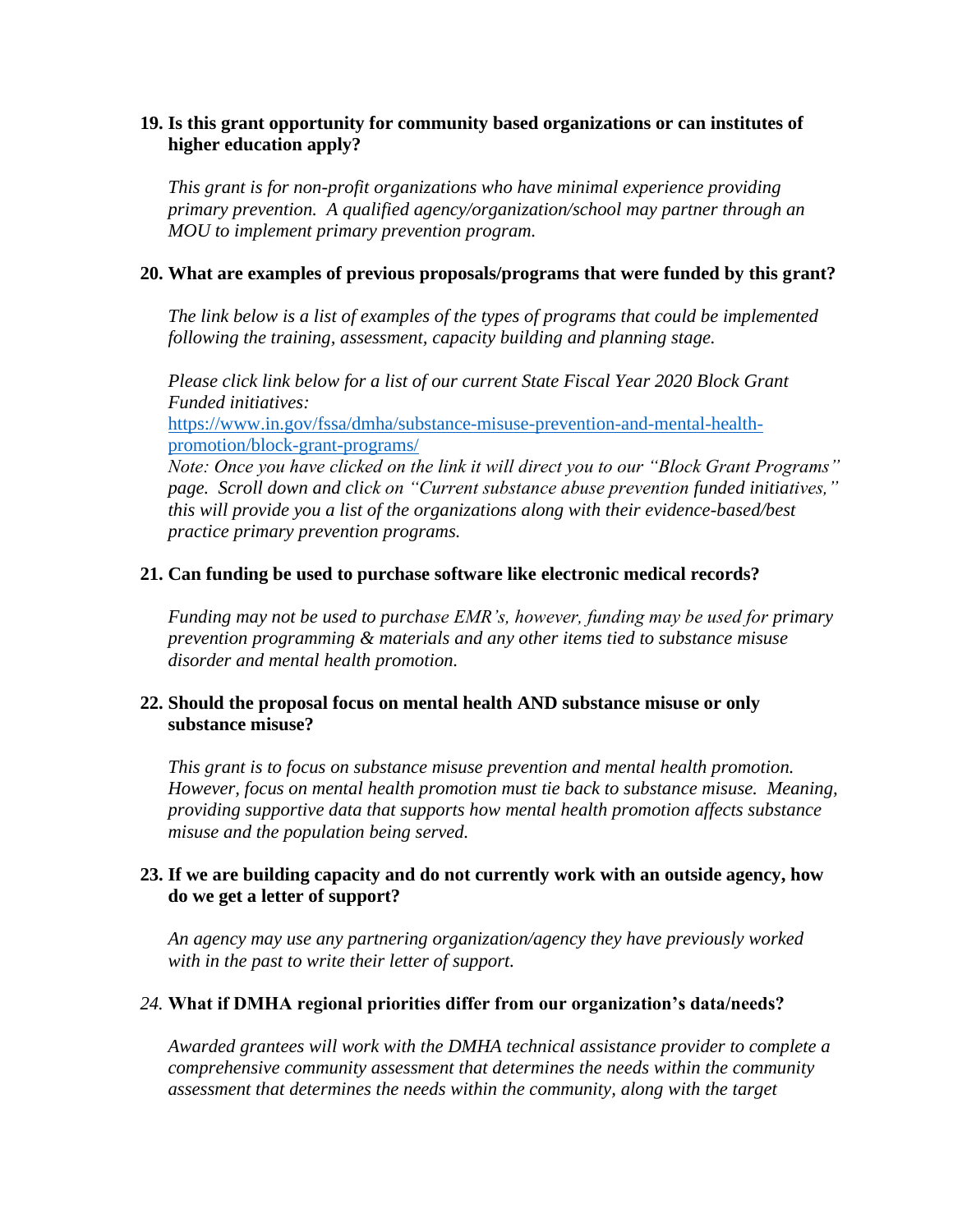*population at risk. Awarded grantees will be expected to participate in their community's Client Consultation Board (CCB) and may present their assessment and plans to that CCB.*

#### **25. What is the difference between #5a, "describe current or past prevention efforts," and #6b "describe previous work related to substance misuse prevention…."?**

Question 5. Community Substance Misuse Prevention Efforts 5a. Describe all current and past substance misuse prevention efforts and programs in the community. These would include efforts by the applicant agency, other agencies, coalitions, and LCCs.

Question 6. Capacity to Provide Prevention Programming -not to exceed 2 pages 6b. Describe applicant's previous work related to substance misuse prevention, substance use, mental health, youth, families, communities or coalitions, facilitation of programs, or other related efforts.

*5a is asking for the agency to share any current and past substance misuse prevention efforts and programs in the community. This would include their efforts implementing substance misuse prevention as the efforts of other agencies, coalitions and LCC's while question 6b is asking the agency to share their previous work working with not only substance misuse and mental health but with youth, families, communities etc. Applicants are not expected to have experience providing primary prevention for substance misuse; Question 6b allows applicants to describe the experience they do have working in related fields.*

**26. We do not think it is feasible or sustainable to bring on a new full-time employee to administer this project. Is a structure in which one individual devotes 20 hrs/week and two others devote 10 hrs/week permissible? These individuals would have clearly defined and distinct roles to ensure work was being completed in an efficient and thorough manner. If this is possible, would all individuals have to attend the Indianapolis-based training, or just one?**

*An agency must have at least one full-time employee or equivalent (FTE) for this grant. The grantee must determine, based on the number of prevention programs and counties being served, how many staff to employ under this grant.* 

**27. As it is understood, this proposal is to assist an organization with the first stages of the strategic prevention framework. The community assessment, capacity building, and planning stage would lead to the implementation of a program/policy/practice that best fits the needs of our community within the last 6 months of the grant cycle. If these stages are to lead to implementation, how are we to create a budget for a program/policy/practice that has not yet been identified? How specific does this budget proposal need to be?**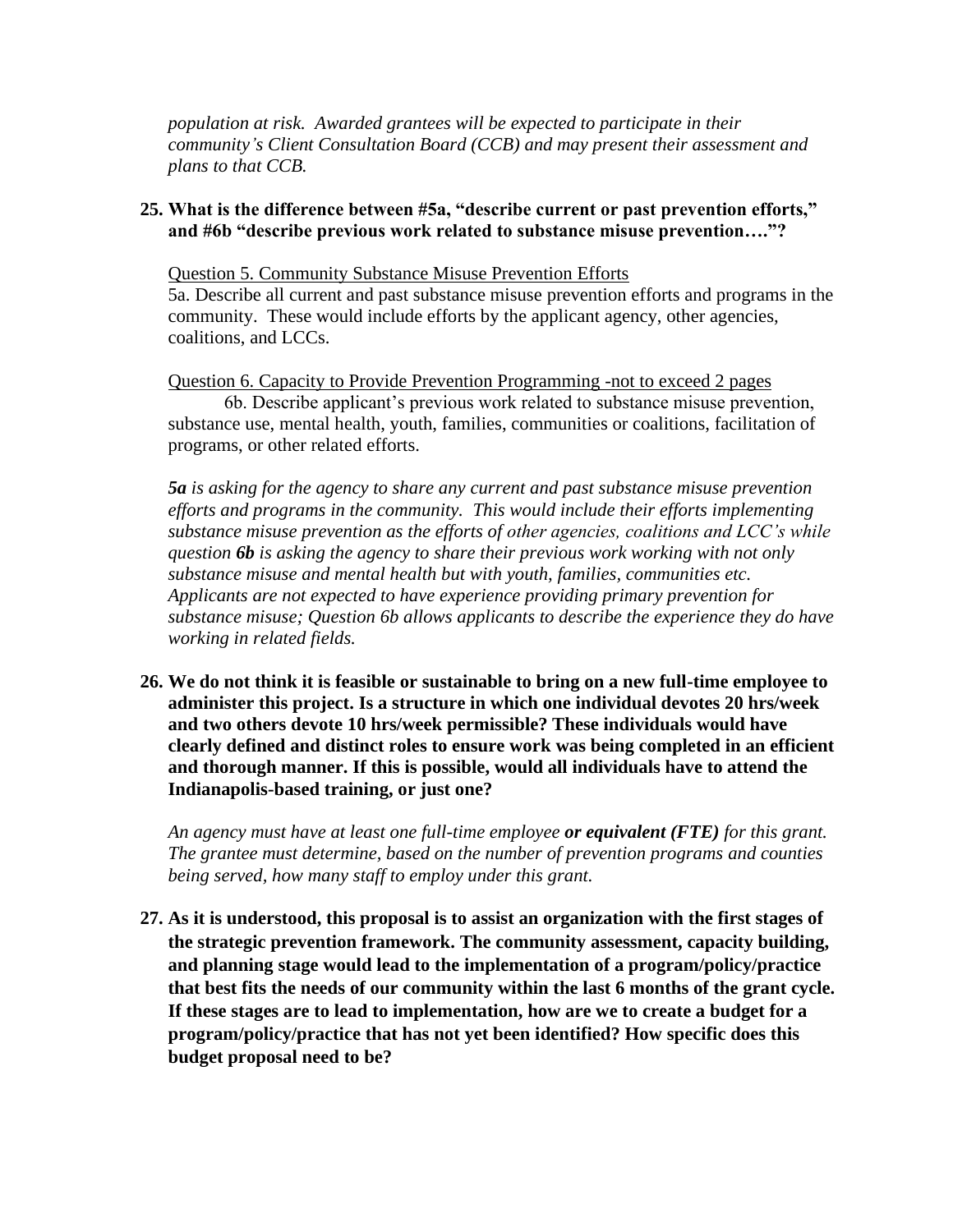*Agencies are to submit a budget that outlines cost related to but not limited to staff salaries, administration cost, transportation, program cost (this includes the cost of program being implemented, program materials), trainings etc. The budget proposed by the applicant may change during the course of the assessment and identification of strategies. The first-year budget may dedicate more funds towards staff training, staff time spent on community assessment, and program-specific training or materials; during the second year some of those funds may shift towards the implementation of that program.*

**28. For more clarification on this question, the counties I have been consulting with have incredible ideas on ways to increase primary prevention efforts in their community and it would be feasible for them to create a budget based upon those plans. The concern is that, if a budget is created for a program/policy/practice prior to the assessment and after the assessment, and a different need is identified and prioritized, what type of flexibility/consideration is in place for the initial budget proposal?**

*Agencies may submit a budget based on community data obtained identifying the needs within their community. However, should the organization be awarded, the agency's* budget may change once a community assessment has been completed. Each agency will *be assigned a technical assistance contact to help modify their original budget along with target population and primary prevention program strategies as needed.*

**29. If this is funding through Substance Abuse and Prevention Treatment (SAPT) grant, I would like to know much more about reporting requirements and requirements of any participants (in other words, if a child participates in a group, then do we need to get information from their parents about drug use?**

*All funded grantees will work with Prevention Insights for their Technical Assistance/Training and Thomas P. Miller & Associates for their Evaluation. However, typically, the data collected includes age, gender, race/ethnicity of the participants, and data related to the types of programs implemented (such as the type of CSAP strategy and if the program targets the general population or a specific sub-set). If an agency implements a program with pre/posttests, those tests may ask additional questions about the participant's knowledge, beliefs, attitudes, and behaviors. DMHA does not require awardees to collect information about the drug use of participants of participant's families.*

#### **30. If this funding is at least partially related to COVID, what is the likelihood of extended funding beyond the 20 months?**

*Funding for RFF-2021-008 runs until June 30, 2023, however, each funded grantee has the opportunity to be funded for an additional two years. This is contingent upon the agency's performance and funding availability.* 

**31. What are the evaluation requirements? How do we know if we are meeting the expectations? I see an evaluation component on the proposal piece but I think we**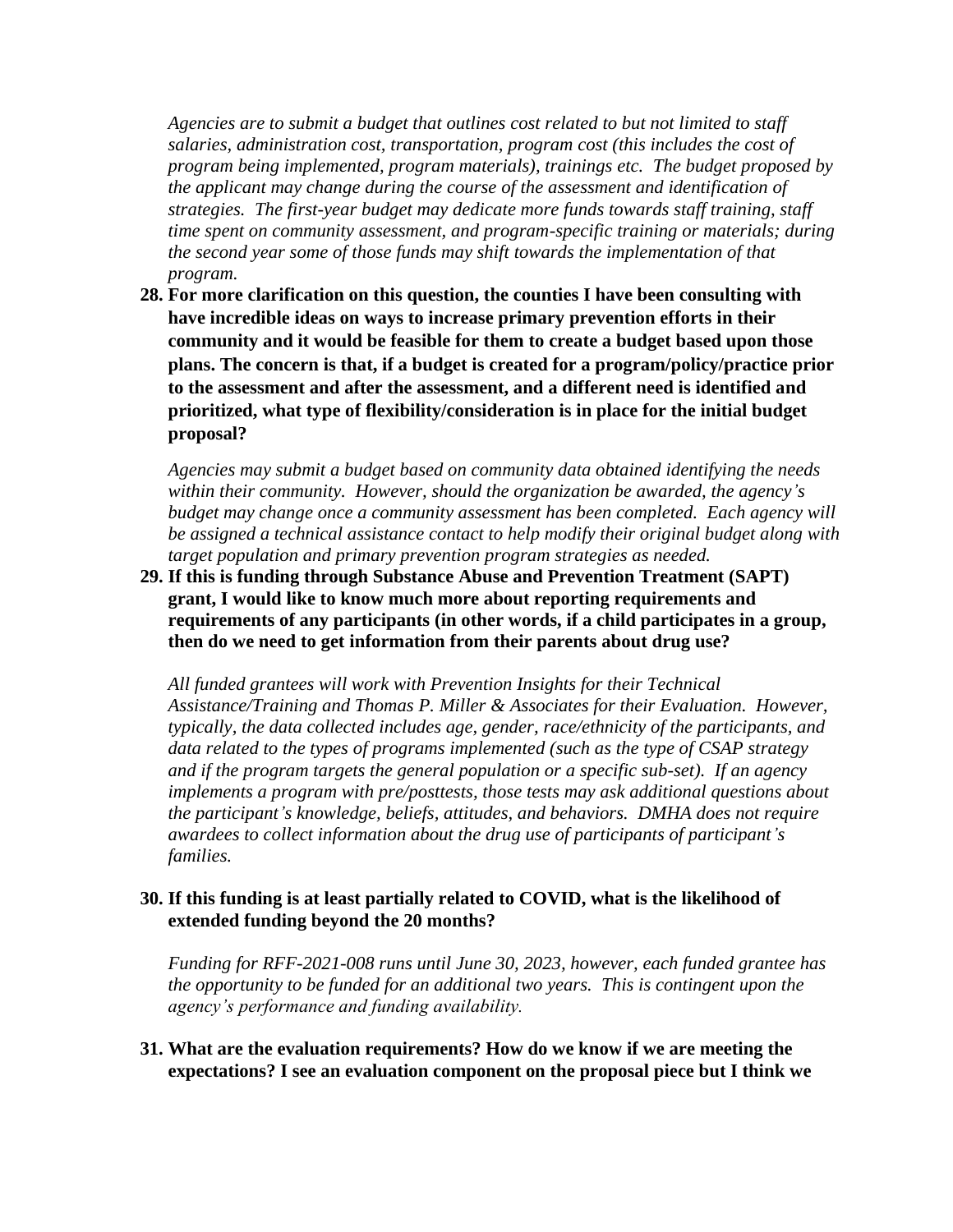#### **are looking for more information on the evaluation and effectiveness on the prevention programming.**

*All funded grantees will work with Thomas P. Miller & Associates for their Evaluation needs. This evaluator will work with grantees to develop an evaluation plan that ensures the SPF process is followed and any implemented programs are monitored for fidelity to the model and evaluated for effectiveness. Depending on the program selected, evaluation may or may not include the use of pre/posttests for participants and other evaluation tools.*

### **32. Can a fiscal agent apply for two grants in two separate counties working with different partners to contract with?**

*Since RFF-2021-008 states that an agency will receive funding per proposal and not per county, no more than one proposal per applicant should be submitted.*

**33. Can a fiscal agent apply with a coalition that is still awaiting its 501c(3) designation?** 

*The applying fiscal agent must have 501 (c ) 3 status and may contract with an agency pending 501 (c ) 3 status.* 

- **34. Drug Free Noble County was one of the first organizations to receive federal Drug Free Communities funds and consequently one of the first to age out (10 year max). We last received those funds over 10 years ago. We have continued to work diligently in our community to address ATOD's. We currently are STOP federal grant recipients. STOP funds, as I am sure you are aware, are designated to address underage drinking. We do not currently receive federal or state funding to address tobacco/vaping or other illicit drug use which has been affected by covid 19.** 
	- **a. Does our former funding or current funding prohibit us from utilizing this funding? "This funding is intended for organizations that have minimal experience providing primary prevention and minimal current or past funding for primary prevention efforts, to be implemented in communities with little to no current primary prevention programming".**

*Although this grant is intended for agencies with minimal experience providing primary prevention that have received minimal current or past funding for primary prevention efforts, an exception could be made if the agency can demonstrate that the current staff do not have experience providing comprehensive programming.* 

**a. Do we need to have a single "full time equivalent" person on this project or can it be a combination of individuals? We currently have my position as 35 hrs per week and my assistant at 30 hours per week. If we received funding, we would be increasing hours to 40 and 35 respectively and would hire an intern (college, recent grad, or masters program) at 30 hours. Our hope would be that future funding would allow that "intern" position to become a permanent position. Our DFNC**